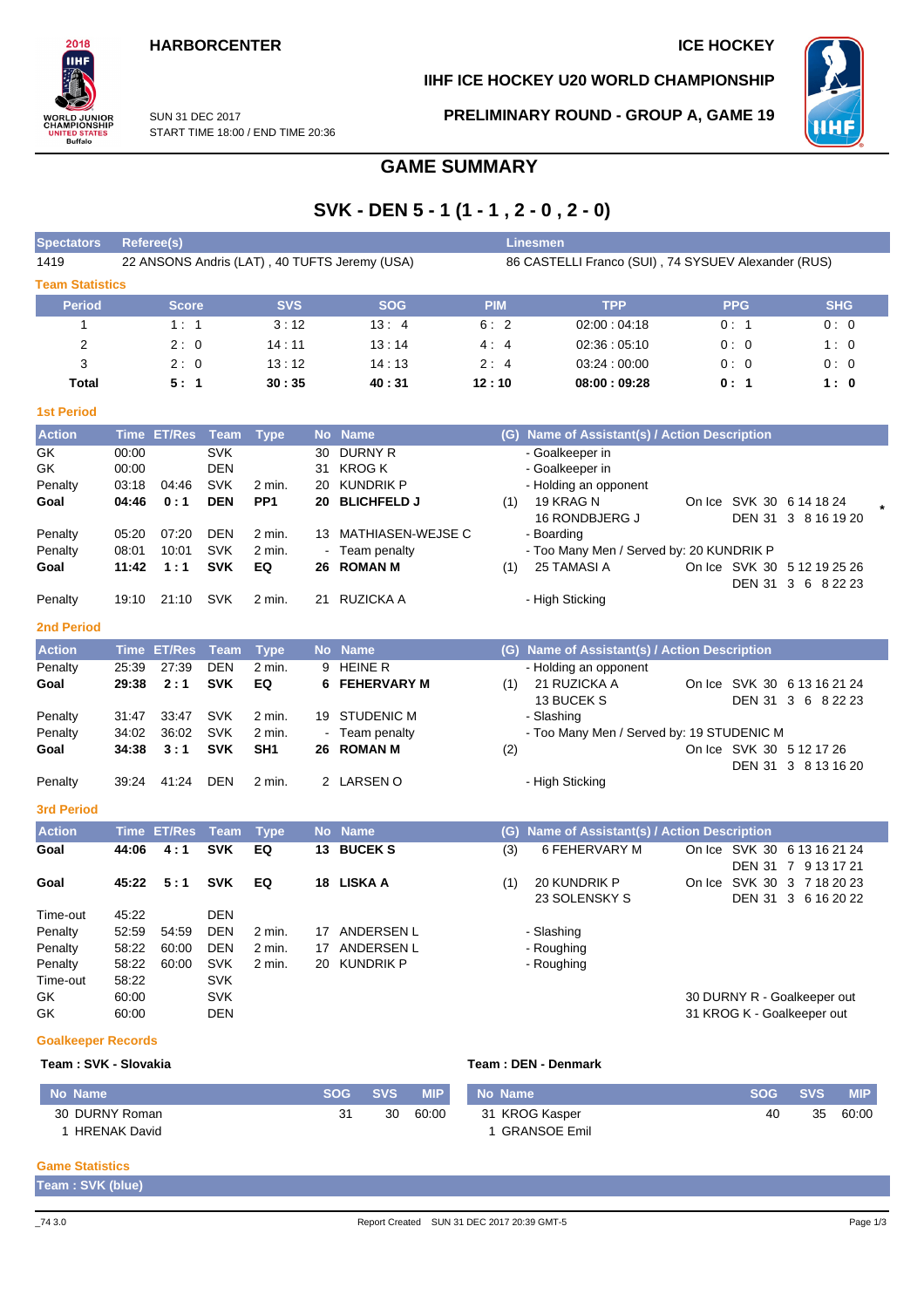## **HARBORCENTER ICE HOCKEY**



**IIHF ICE HOCKEY U20 WORLD CHAMPIONSHIP**

**PRELIMINARY ROUND - GROUP A, GAME 19**



SUN 31 DEC 2017 START TIME 18:00 / END TIME 20:36

|             | Head Coach: BOKROS Ernest |          |             |                |             |          |          |                   |         |          |                | <b>Shots on Goal</b> |         |              |                |   | Time on Ice |       |    |                    |
|-------------|---------------------------|----------|-------------|----------------|-------------|----------|----------|-------------------|---------|----------|----------------|----------------------|---------|--------------|----------------|---|-------------|-------|----|--------------------|
| No Pos Name |                           | G.       | A           | P.             |             |          |          | $PIM FO+FO-FO+/-$ | FO%     |          | 2 <sup>7</sup> |                      | 3 OT TS | $+/-$        | $\overline{2}$ | 3 | <b>OT</b>   |       |    | <b>TOT SHF AVG</b> |
| 3 D         | <b>HEDERA Tomas</b>       | 0        | 0           | 0              | $\Omega$    | 0        | 0        | 0                 | 0.00    | 0        | 1              | 0                    | 1       | $+1$         | 4:48 6:18 4:31 |   |             | 15:37 | 27 | 0:34               |
| 4 F         | <b>SMOLKA Erik</b>        | 0        | 0           | $\Omega$       | 0           | 2        |          |                   | 66.67   | 5        | 1              | $\Omega$             | 6       | $\Omega$     | 4:34 4:17 3:56 |   |             | 12:47 | 20 | 0:38               |
| 7 D         | <b>KORENCIK Marek</b>     | 0        | 0           | 0              | 0           | 0        | 0        | 0                 | 0.00    | 2        | 0              | $\Omega$             | 2       | $+1$         | 5:14 6:06 6:49 |   |             | 18:09 | 28 | 0:38               |
| 17 F        | <b>KELEMEN Milos</b>      | 0        | 0           | 0              | 0           | 0        | 0        | 0                 | 0.00    | 1        | 2              |                      | 4       | $+1$         | 4:18 4:23 4:27 |   |             | 13:08 | 23 | 0:34               |
| 20 F        | <b>KUNDRIK Peter</b>      | 0        |             | 1              | 4           | 5        | 5        | $\Omega$          | 50.00   | 0        | $\Omega$       | 2                    | 2       | $+1$         | 4:09 2:03 3:49 |   |             | 10:01 | 18 | 0.33               |
| 5 D         | BODAK Martin +C           | 0        | 0           | 0              | 0           | 0        | 0        | 0                 | 0.00    |          | 0              | 0                    |         | $+2$         | 6:41 5:51 4:41 |   |             | 17:13 | 26 | 0:39               |
| 12 D        | <b>IVAN Michal</b>        | 0        | 0           | 0              | $\mathbf 0$ | 0        | 0        | 0                 | 0.00    | 0        | 0              | 0                    | 0       | $+2$         | 8:05 4:47 4:16 |   |             | 17:08 | 26 | 0:39               |
| 19 F        | <b>STUDENIC Marian</b>    | 0        | 0           | $\Omega$       | 2           | 0        | 0        | $\Omega$          | 0.00    | 1        | $\Omega$       | 2                    | 3       | $+1$         | 3:07 4:43 3:59 |   |             | 11:49 | 20 | 0:35               |
| 25 F        | TAMASI Alex               | 0        | 1           | 1              | $\mathbf 0$ | 10       | 7        | 3                 | 58.82   | 1        | 1              | $\Omega$             | 2       | $+1$         | 4:41 5:56 3:09 |   |             | 13:46 | 23 | 0:35               |
| 26 F        | ROMAN Milos (BP)          | 2        | $\mathbf 0$ | 2              | 0           | 5        | 3        | 2                 | 62.50   | 1        | 1              | $\Omega$             | 2       | $+2$         | 5:49 6:23 4:17 |   |             | 16:29 | 25 | 0:39               |
| 6 D         | FEHERVARY Martin +A       |          | 1           | 2              | 0           | 0        | 0        | 0                 | 0.00    | 0        |                | 0                    |         | $+2$         | 4:58 4:33 5:03 |   |             | 14:34 | 22 | 0:39               |
| 13 F        | <b>BUCEK Samuel</b>       |          |             | $\overline{2}$ | 0           | 0        |          | -1                | 0.00    | 1        | 0              | 1                    | 2       | $+2$         | 4:47 5:02 5:36 |   |             | 15:25 | 17 | 0:54               |
| 16 F        | <b>KRIVOSIK Filip</b>     | 0        | 0           | $\Omega$       | 0           | 0        | $\Omega$ | $\Omega$          | 0.00    | 0        | 0              | 2                    |         | $+2$         | 5:22 3:33 5:21 |   |             | 14:16 | 17 | 0:50               |
| 21 F        | RUZICKA Adam              | 0        |             | 1              | 2           | 7        |          | $\Omega$          | 50.00   | 0        |                | $\Omega$             |         | $+2$         | 6:33 4:55 6:04 |   |             | 17:32 | 19 | 0:55               |
| 24 D        | <b>ZELENAK Vojtech</b>    | 0        | 0           | 0              | $\Omega$    | 0        | $\Omega$ | 0                 | 0.00    | 0        |                |                      | 2       | $+2$         | 4:59 3:58 4:44 |   |             | 13:41 | 21 | 0:39               |
| 9 D         | MATEJOVIC David           | 0        | 0           | 0              | 0           | 0        | 0        | 0                 | 0.00    | $\Omega$ | 2              | 0                    | 2       | 0            | 2:23 3:06 3:59 |   |             | 9:28  | 14 | 0:40               |
| 14 F        | CACHO Viliam +A           | 0        | 0           | 0              | 0           | 8        | 5        | 3                 | 61.54   | 0        | 1              |                      | 2       | 0            | 4:25 5:05 5:11 |   |             | 14:41 | 19 | 0:46               |
| 18 F        | LISKA Adam                |          | 0           | 1              | 0           | 0        |          | $-1$              | 0.00    | 0        |                |                      | 2       | $+1$         | 4:08 4:22 5:07 |   |             | 13:37 | 17 | 0:48               |
| 23 F        | <b>SOLENSKY Samuel</b>    | 0        | 1           | 1              | 0           |          | 0        |                   | 100.00  | 0        | 0              | 0                    | 0       | $+1$         | 3:06 3:22 6:21 |   |             | 12:49 | 17 | 0:45               |
| 27 D        | <b>FERETA Samuel</b>      | $\Omega$ | 0           | $\Omega$       | 0           | $\Omega$ | 0        | 0                 | 0.00    | 0        | 0              | 3                    | 3       | <sup>0</sup> | 2:20 4:40 5:42 |   |             | 12:42 | 15 | 0:50               |
| 1 GK        | <b>HRENAK David</b>       | 0        | 0           | 0              | 0           |          |          |                   |         | 0        | 0              | 0                    | 0       |              |                |   |             |       |    |                    |
| 30 GK       | <b>DURNY Roman</b>        | 0        | 0           | 0              | 0           |          |          |                   |         | 0        | $\Omega$       | 0                    | 0       |              |                |   |             |       |    |                    |
| Total       |                           | 5        | 6           | 11             | 8           | 38       | 30       |                   | 8 55.88 |          | 13 13 14       |                      | 40      |              |                |   |             |       |    |                    |

#### **Team : DEN (white)**

| Head Coach: ELLER Olaf<br><b>Shots on Goal</b><br>Time on Ice |               |                                          |    |              |          |                  |                |             |                   |            |              |                |                |          |       |                      |      |           |       |                |            |
|---------------------------------------------------------------|---------------|------------------------------------------|----|--------------|----------|------------------|----------------|-------------|-------------------|------------|--------------|----------------|----------------|----------|-------|----------------------|------|-----------|-------|----------------|------------|
|                                                               | <b>No Pos</b> | <b>Name</b>                              | G. | $\mathsf{A}$ | P.       |                  |                |             | PIM FO+ FO- FO+/- | FO%        |              | $\overline{2}$ | 3 OT TS        |          | $+/-$ | $\overline{2}$       | 3    | <b>OT</b> |       | <b>TOT SHF</b> | <b>AVG</b> |
| 3 D                                                           |               | <b>SETKOV Malte</b>                      | 0  | $\Omega$     | $\Omega$ | $\Omega$         | $\Omega$       | $\Omega$    | 0                 | 0.00       | 0            | 2              | 1              | 3        | $-4$  | 8:40 9:57 6:05       |      |           | 24:42 | 35             | 0:42       |
| 6 D                                                           |               | <b>JESSEN Jakob</b>                      | 0  | 0            | 0        | 0                | 0              | 0           | 0                 | 0.00       | 0            | 0              | $\Omega$       | 0        | $-3$  | 4:42 7:05 6:33       |      |           | 18:20 | 33             | 0:33       |
| 16 F                                                          |               | RONDBJERG Jonas                          | 0  | 1            | 1        | 0                | 1              | 6           | -5                | 14.29      | 0            | 2              | 0              | 2        | $-2$  | 7:49 7:56 6:08       |      |           | 21:53 | 32             | 0:41       |
| 19 F                                                          |               | KRAG Nikolaj +A                          | 0  | 1            | 1        | 0                | 5              | 5           | $\Omega$          | 50.00      | 1            | $\overline{2}$ | 0              | 3        | 0     | 8:04 2:32 0:00       |      |           | 10:36 | 15             | 0:42       |
| 20 F                                                          |               | BLICHFELD Joachim (BP)                   | 1  | 0            | 1        | $\Omega$         | 4              | 4           | 0                 | 50.00      | 1            | 2              | 3              | 6        | $-2$  | 7:30 7:10 6:07       |      |           | 20:47 | 28             | 0:44       |
| 7 D                                                           |               | <b>MOGENSEN Jeppe</b>                    | 0  | 0            | 0        | 0                | 0              | 0           | 0                 | 0.00       | 0            | 0              | $\Omega$       | 0        | -1    | 7:12 5:21 6:47       |      |           | 19:20 | 39             | 0:29       |
| 9 D                                                           |               | <b>HEINE Rasmus</b>                      | 0  | 0            | 0        | $\boldsymbol{2}$ | $\mathbf 0$    | $\mathbf 0$ | $\mathbf 0$       | 0.00       | $\mathbf 0$  | 1              | 0              | 1        | -1    | 6:04 4:29 6:31       |      |           | 17:04 | 37             | 0:27       |
| 13 F                                                          |               | <b>MATHIASEN-WEJSE</b><br>Christian $+C$ | 0  | 0            | 0        | $\overline{2}$   | 9              | 8           |                   | 52.94      | 0            | 0              | 2              | 2        | $-2$  | 3:49 5:45 3:52       |      |           | 13:26 | 25             | 0:32       |
| 17 F                                                          |               | <b>ANDERSEN Lucas</b>                    | 0  | 0            | 0        | 4                | 2              | 2           | $\mathbf{0}$      | 50.00      | 1            | 1              | 0              | 2        | $-1$  | 3:12 5:01 3:25       |      |           | 11:38 | 22             | 0:31       |
| 21 F                                                          |               | NIELSEN Daniel +A                        | 0  | 0            | 0        | 0                | 1              | 0           |                   | 1 100.00   | 0            | 0              | $\Omega$       | 0        | $-1$  | 4:10 5:17 3:33       |      |           | 13:00 | 25             | 0:31       |
| 2 D                                                           |               | <b>LARSEN Oliver</b>                     | 0  | 0            | 0        | 2                | 0              | 0           | 0                 | 0.00       | 0            | 0              | 2              | 2        | 0     | 5:21 5:40 6:47       |      |           | 17:48 | 32             | 0:33       |
| 8 F                                                           |               | <b>SCHMIDT-SVEJSTRUP Jacob</b>           | 0  | 0            | 0        | 0                | 0              | 0           | $\Omega$          | 0.00       | 0            | 2              | 1              | 3        | $-3$  | 6:23 6:07 4:11       |      |           | 16:41 | 23             | 0:43       |
| 11 F                                                          |               | <b>AHLBERG Valdemar</b>                  | 0  | $\Omega$     | $\Omega$ | $\Omega$         | 0              | 0           | $\Omega$          | 0.00       | 0            | 0              | $\Omega$       | 0        | 0     | 3:45 5:11 3:01       |      |           | 11:57 | 22             | 0:32       |
| 22 F                                                          |               | <b>GRUNDTVIG Andreas</b>                 | 0  | 0            | 0        | $\Omega$         | 0              | 1           | $-1$              | 0.00       | 0            | 0              | 2              | 2        | $-3$  | 3:50 5:57 6:23       |      |           | 16:10 | 27             | 0:35       |
| 23 F                                                          |               | <b>MADSEN David</b>                      | 0  | 0            | 0        | 0                | 5              | 9           | -4                | 35.71      | 0            | 1              | $\overline{2}$ | 3        | $-2$  | 4:05 4:23 5:24       |      |           | 13:52 | 26             | 0:32       |
| 4 D                                                           |               | <b>LARSEN Christian</b>                  | 0  | 0            | 0        | 0                | 0              | 0           | 0                 | 0.00       | 0            | 0              | $\Omega$       | 0        | 0     | $0:00$ $0:00$ $0:00$ |      |           | 0:00  | 0              | 0:00       |
| 14 D                                                          |               | <b>MORTENSEN Lasse</b>                   | 0  | 0            | 0        | 0                | 0              | 0           | $\mathbf 0$       | 0.00       | 0            | 0              | $\Omega$       | 0        | 0     | $0:00$ $0:00$ 4:14   |      |           | 4:14  |                | 0:36       |
| 25 F                                                          |               | <b>MOLGE Magnus</b>                      | 0  | 0            | 0        | 0                | 0              |             | $-1$              | 0.00       | 0            | 0              | $\Omega$       | 0        | 0     | 2:22 1:31 3:55       |      |           | 7:48  | 11             | 0:42       |
| 27 F                                                          |               | <b>SCHULTZ Phillip</b>                   | 0  | 0            | 0        | $\Omega$         | $\overline{2}$ | 1           | 1                 | 66.67      | $\mathbf{1}$ | 0              | 0              | 1        | 0     | 5:31 4:44 5:25       |      |           | 15:40 | 26             | 0:36       |
| 28 F                                                          |               | <b>GATH Christoffer</b>                  | 0  | 0            | 0        | 0                |                | 1           | 0                 | 50.00      | 0            | 1              | 0              | 1        | 0     | 2:08 1:46            | 3:36 |           | 7:30  | 13             | 0:34       |
|                                                               | 1 GK          | <b>GRANSOE Emil</b>                      | 0  | 0            | 0        | 0                |                |             |                   |            | 0            | 0              | 0              | 0        |       |                      |      |           |       |                |            |
|                                                               | 31 GK         | <b>KROG Kasper</b>                       | 0  | 0            | $\Omega$ | 0                |                |             |                   |            | 0            | $\Omega$       | $\Omega$       | $\Omega$ |       |                      |      |           |       |                |            |
| <b>Total</b>                                                  |               |                                          |    |              | 3        | 10               | 30             | 38          |                   | $-8$ 44.12 | 4            | 14             | 13             | 31       |       |                      |      |           |       |                |            |